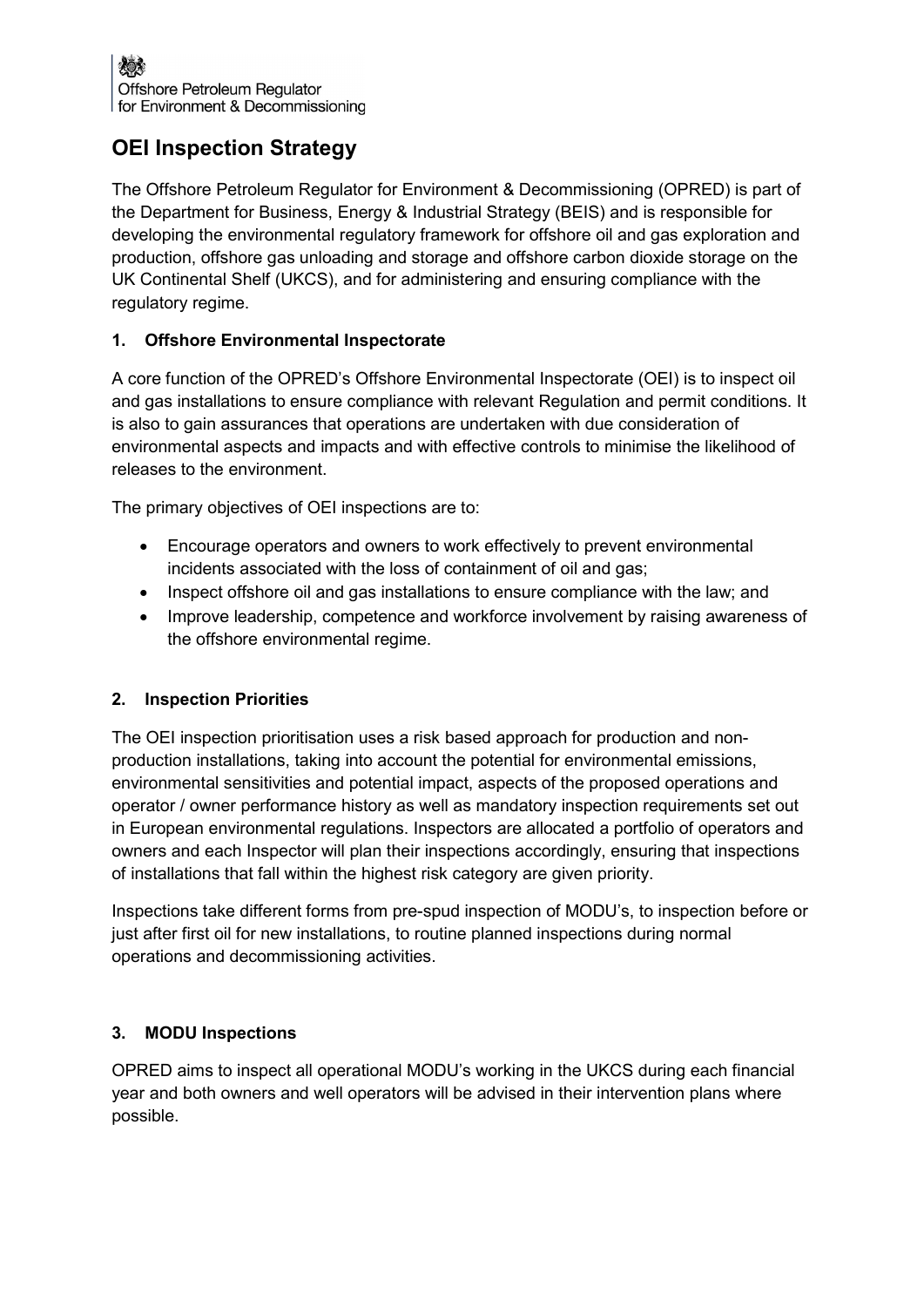#### Pre-Spud MODU Inspections:

All new wells in the UKCS must go through an approval process within the Department in which they are risk assessed according to criteria including well type, location, hydrocarbon type and flow rates, potential environmental sensitivities and well operator / MODU owner history. If a well operation has been identified as being in a higher risk category, it then falls into the pre-spud operational review and pre-spud inspection process. It is expected that all new MODU's or operations to be undertaken by well operators or MODU owner's new to the UKCS will go through the pre-spud process prior to commencement of the proposed well operations.

## 4. Production Installation Inspections

Production installations priorities are determined by a risk based approach as well as any mandatory inspection requirements under The Offshore Combustion Installations (Pollution Prevention and Control) Regulations 2013. Which production installations will be inspected will depend upon the resource available, the installation priority as determined by the inspection risk assessment and inspector knowledge.

Factors which influence the priority of an inspection include, but are not limited to, the following:

- Hydrocarbon type produced (oil, gas, condensate)
- Quantity of permitted discharges/emissions (oil, chemicals, combustion emissions)
- Location of installation
- Age of installation
- Time period since last inspection
- PON1 and Non-Compliance frequency and severity
- Investigation and enforcement history

# The Offshore Combustion Installations (Pollution Prevention and Control) Regulations 2013 inspections

Directive 2010/75/EU of the European Parliament and of the Council on industrial emissions (integrated pollution prevention and control - IED) sets out an inspection period for installations falling under this Directive. The inspection period must not exceed one year for installations posing the highest environmental risks and three years for installations posing the lowest environmental risks. OPRED sets out its IED inspection plans on an annual basis for those installations having a permit issued under The Offshore Combustion Installations (Pollution Prevention and Control) Regulations 2013 which is located at:

https://www.gov.uk/guidance/oil-and-gas-offshore-environmental-legislation#the-offshorecombustion-installations-pollution-prevention-and-control-regulations-2013

These inspections would be incorporated as part of a planned installation inspection.